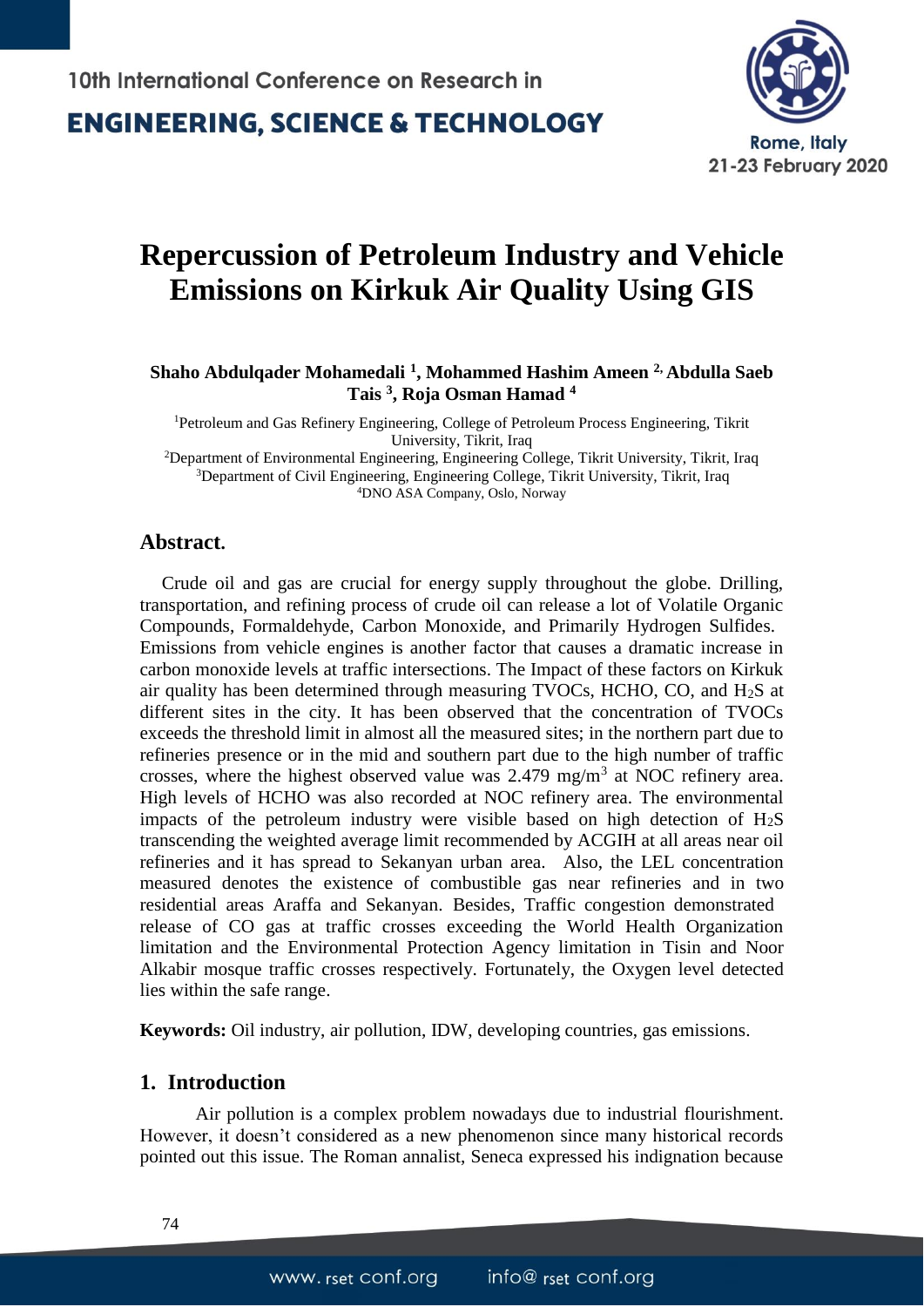

of the heavy air caused by the smoky chimneys(Lukacs & Rossano, 1967). Generally, the pollution rooted out from either natural sources or synthetic sources. Industries,

automobiles, and power plants form the major source of air pollution which are subclassified under the man-made sources, such as oil industry operations that use an enormous amount of consumable fuel like those of crude oil refineries and power stations; caused by the high production of ashes, poisonous gases, and solid particle. Although marketing, transportation, and production of oil contribute to the pollution they have a minor air pollution problems in comparison with refineries("The Petroleum Refining Industry—Air Pollution Problems and Control Methods," 1964). The availability of substances and contaminants in the air that impact negatively on creatures' health or generate harmful environmental situation is termed as the Atmospheric pollution(Duha Karem , Hamzah Kadhim, 2017). Many countries consider air pollution in urban areas as an environmental problem; the source of this pollution produced mainly by combustion activities initiating mostly from industrial operations and automobiles; the combustion originates various air pollutants that are noxious to the humans and nature(Daly & Zannetti, 2007). World Health Organization report stated that in 2012, the number of death due to ambient air pollution were 3 million people and 85 million DALYs annually(Organization, 2016). The health effects of these pollutants can lead to more medication use, more doctors and emergency rooms will be required, and more death cases. Our air is composed mostly of Oxygen and Nitrogen with small quantities of argon, carbon dioxide, water vapour, and other gases. Moreover, it holds dust particles, pollen, bacteria, and spores. The air pollutant index (API) is used to aid people in making up their minds whether outdoor activities should be performed in a specific day or not(Jumaah, Ameen, Kalantar, Rizeei, & Jumaah, 2019).

The sources of pollution in Kirkuk are divided into two main sources: natural origins such as microorganisms and mineral materials and other industrial origins such as those resulting right from the ignition of fuel for industry, transportation and warming  $(Co, Co<sub>2</sub>, No, H<sub>2</sub>S)$ . The air pollutants which will be included in this study are Hydrogen Sulfide (H2S), Carbon Monoxide (CO), Formaldehyde (HCHO), and TVOC (total volatile organic compounds); the LEL (Lower Explosive Limit) for Calibration Gas will be measured as well. The air pollutants which will be included in this study are Hydrogen Sulfide (H2S), Carbon Monoxide (CO), Formaldehyde (HCHO), and TVOC (total volatile organic compounds); the LEL (Lower Explosive Limit) for Calibration Gas will be measured as well.

The objective of the this study is to measure the concentrations of air pollutants in Kirkuk city and determine the evidence of any impact of Crude Oil industries (crude oil refineries, gas stations, oil production fields) and vehicle emissions on the air quality with the usage of Geographic Information System (GIS) to map the air pollution.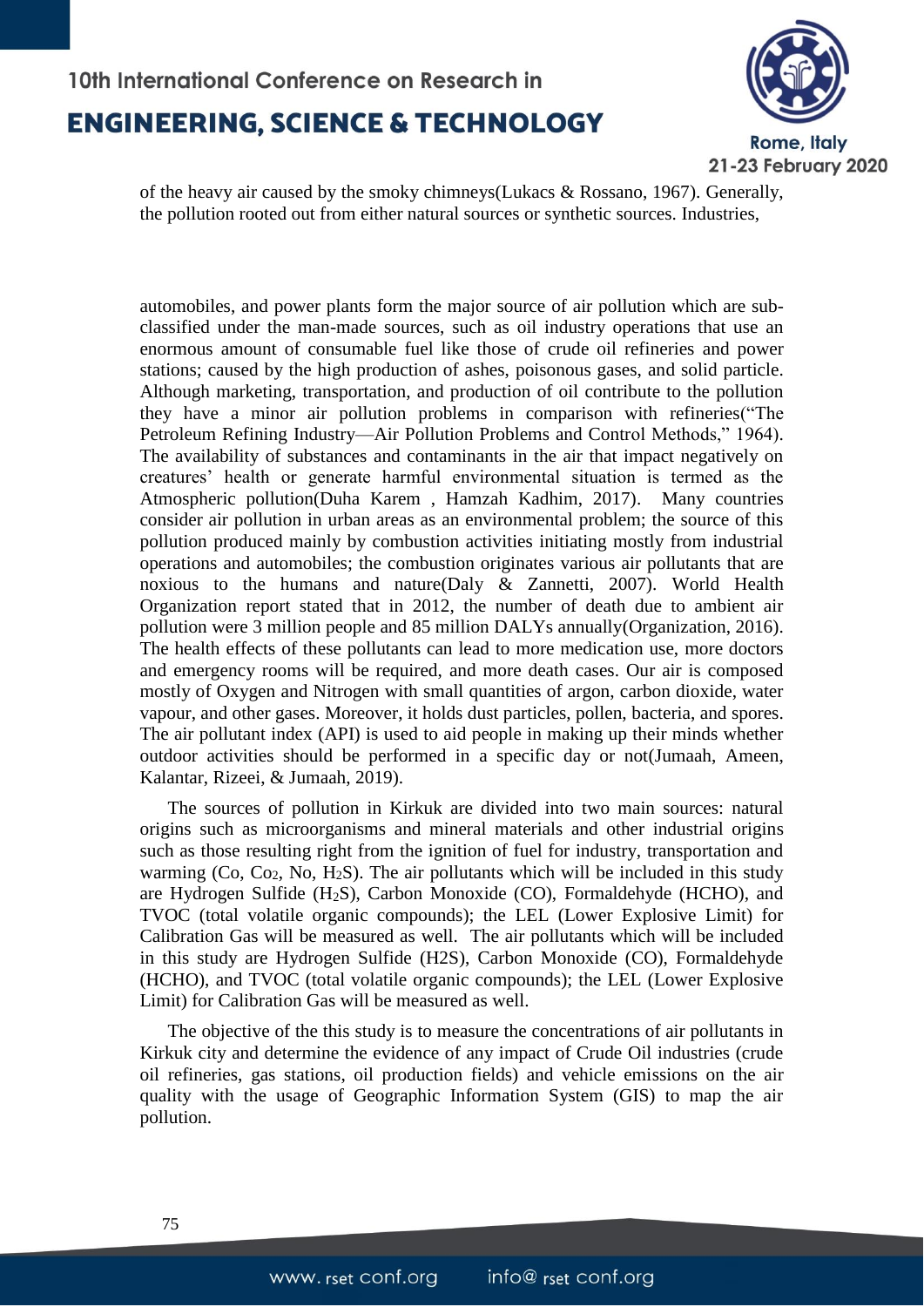

#### **1.1. HCHO and TVOC**

Along with the Ozone and particular matter, Formaldehyde (HCHO) is considered as one of the most vital carcinogen in the environment and a concentration of 1 over one's lifetime will lead to nasopharyngeal and lung cancer according to the U.S. Environmental Protection Agency (EPA)(U.S. EPA, 2015).

Formaldehyde exists in open-air air because of photo oxidation of the normally presented methane and various organic compounds and as emissions from plants. Additional anthropogenic efforts to formaldehyde quantities in the environment include vehicle exhaust, ignition operations and manufacturing activities for instance resins production. The effect of Formaldehyde after short term exposure is illustrated in table 1. The normal environmental concentration of Formaldehyde is around  $0.001$ mg/m<sup>3</sup> in outdoor air; while inside the city the average concentration is in the range of 0.003 to 0.005mg/m<sup>3</sup> (Knoeppel Helmut, Lars, & Bernd, 1990).

Total Volatile Organic Compounds (TVOCs) represent the emissions that comes from chemicals and toxins. TVOCs can cause serious damage to human body from minor irritation of eyes, throat, and nose to cancer according to the amount and period of exposure("Total volatile organic compounds - how do they affect your health?," 2019). The acceptable limit of TVOCs is ranged from 0 to  $0.5 \text{mg/m}^3$ , equal and higher levels than  $0.5 \text{mg/m}^3$  is considered as unacceptable ("What are acceptable VOC levels in the air? - Tecam Group," n.d.).

| Effect            | $HCHO$ concentration (mg/m <sup>3</sup> ) |  |  |
|-------------------|-------------------------------------------|--|--|
| Odour detection   |                                           |  |  |
| Iteration of eyes | 0.5                                       |  |  |
| throat Iteration  | 0.6                                       |  |  |

*Table 1. Impact of formaldehyde on humans after short term exposure (Knoeppel Helmut et al., 1990)*

#### **1.2. Carbon Monoxide**

One of the most widespread and poisonous gases; it is generated due to the incomplete combustion of fuel containing carbon such as natural gas, gasoline, crude oil, and coal. High concentration of Carbon Monoxide in the air will leads to the lack of oxygen  $(O_2)$  transfer by hemoglobin and thus adversely affecting humans health which includes headaches, and chest pain for those with heart disease.

#### **1.3. Hydrogen Sulfides**

It is a toxic, flammable, and colourless pollutant gas . Hydrogen sulfides can be easily identified in low concentration (0.008-0.13 ppm) through its rotten eggs odor but this won't be possible at high concentration (100 ppm). Crippling of the olfactory receptor neuron has been documented at 150 ppm (Beauchamp et al., 1984). Nearly 90% of the Hydrogen sulfide in the environment arises from natural sources.  $H_2S$ comes up as a result of microbial reduction in compounds that contain sulfur; It is released from crude oil, impure or stagnant water, and coal. However, a little quantity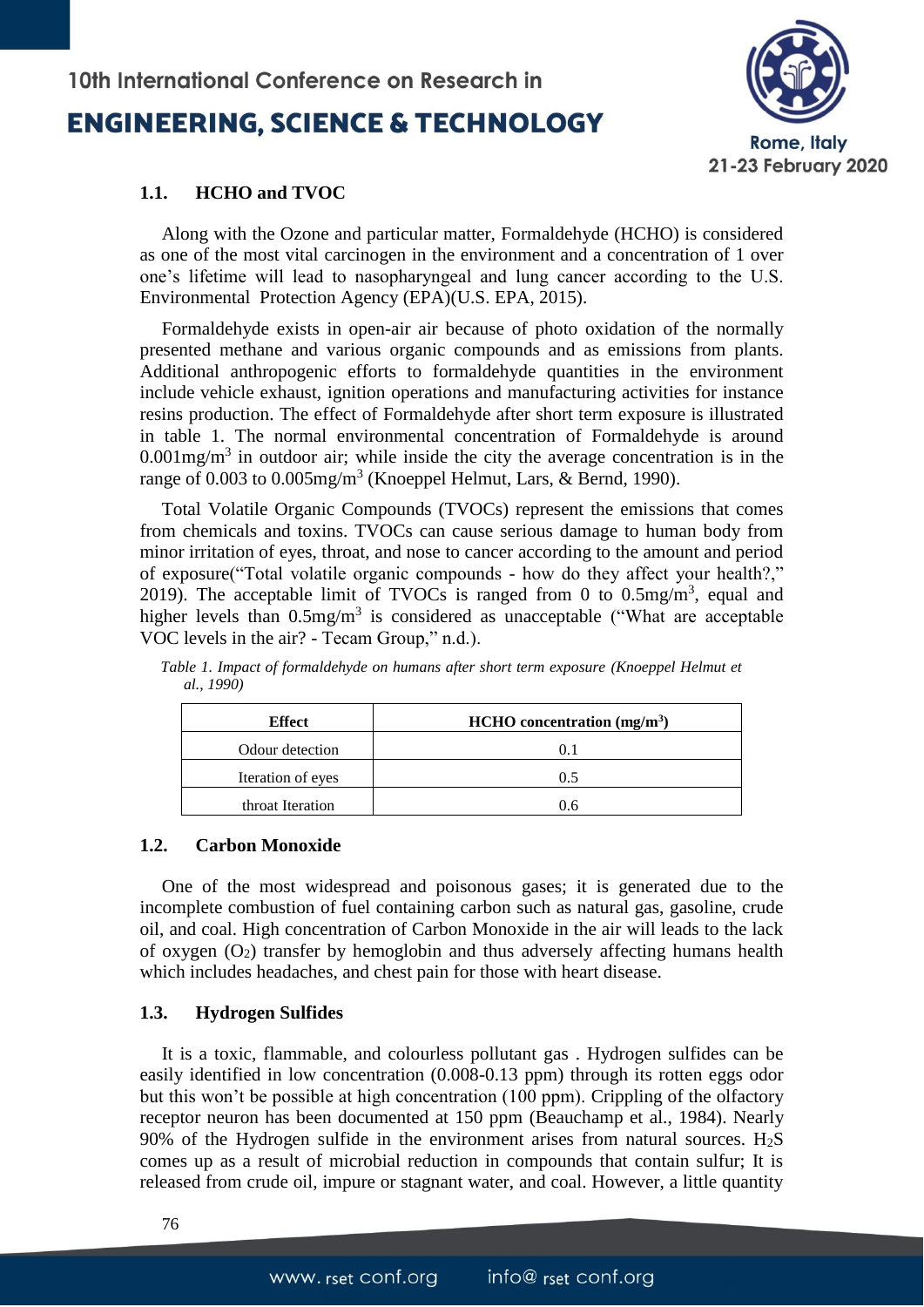

of H2S is released from mud pots, volcanoes , and comparable geological formations(Chou, 2006). American Conference of Governmental Industrial Hygienists (ACGIH®) recommended a short term exposure limit (STEL) of 5 ppm and a time weighted average limit (TWA) of 1 ppm ("Safety and Health Topics | Hydrogen Sulfide - Standards | Occupational Safety and Health Administration," n.d.).

#### **1.4. Combustible Gas(LEL)**

Previous to an explosion or a fire occurrence, three circumstances have to be met at the same time, a fuel (i.e. combustible gas) and  $O_2$  (air) must exist in certain proportions, along with an ignition source, such as a spark or a flare. The proportion of fuel plus the necessary oxygen that is needed differs with each combustible gas.

The Lower Explosive Limit (LEL) for that gas is defined as the lowest quantity of a specific combustible gas required to assist its ignition in atmosphere. Under this level, the combination is very "lean" to burn.

### **2. The methodology of the study**

The importance of this research lays in figuring out the phenomenon of air pollution in Kirkuk city with explaining the factors that plays an important role in boosting it. Besides, guide the specialists and experts to pay attention to the seriousness of this matter to diminish its growth and provide a safe environment for the people and prevent the changes that affect them negatively.

### **3. Materials and Methods**

### **3.1. Study Area**

The area of the research is located at the north of Iraq, particularly in Kirkuk city which is boarded via geographic latitudes (35º 24' 38" N - 35º 24' 03" N) and geographic longitudes (44º 21' 32" E - 44º 22' 24" E) having an overall area around 9,679 km<sup>2</sup>, it is situated to the north of Baghdad city by a distance equal to 286Km as shown in Fig.1. It has a connecting boarder from the northeast with Sulaymaniyah city and from the northwest with Mousel city and from the north with Erbil city and from the south with Tikrit city. Kirkuk is considered as the fifth biggest city in Iraq when it comes to the population and one of the vital oil cities with estimated reserves about 10 billion barrel of a good quality crude oil. As a result, the oil industry occupied a great importance in Kirkuk in terms of setting up several refineries and increase the field productions.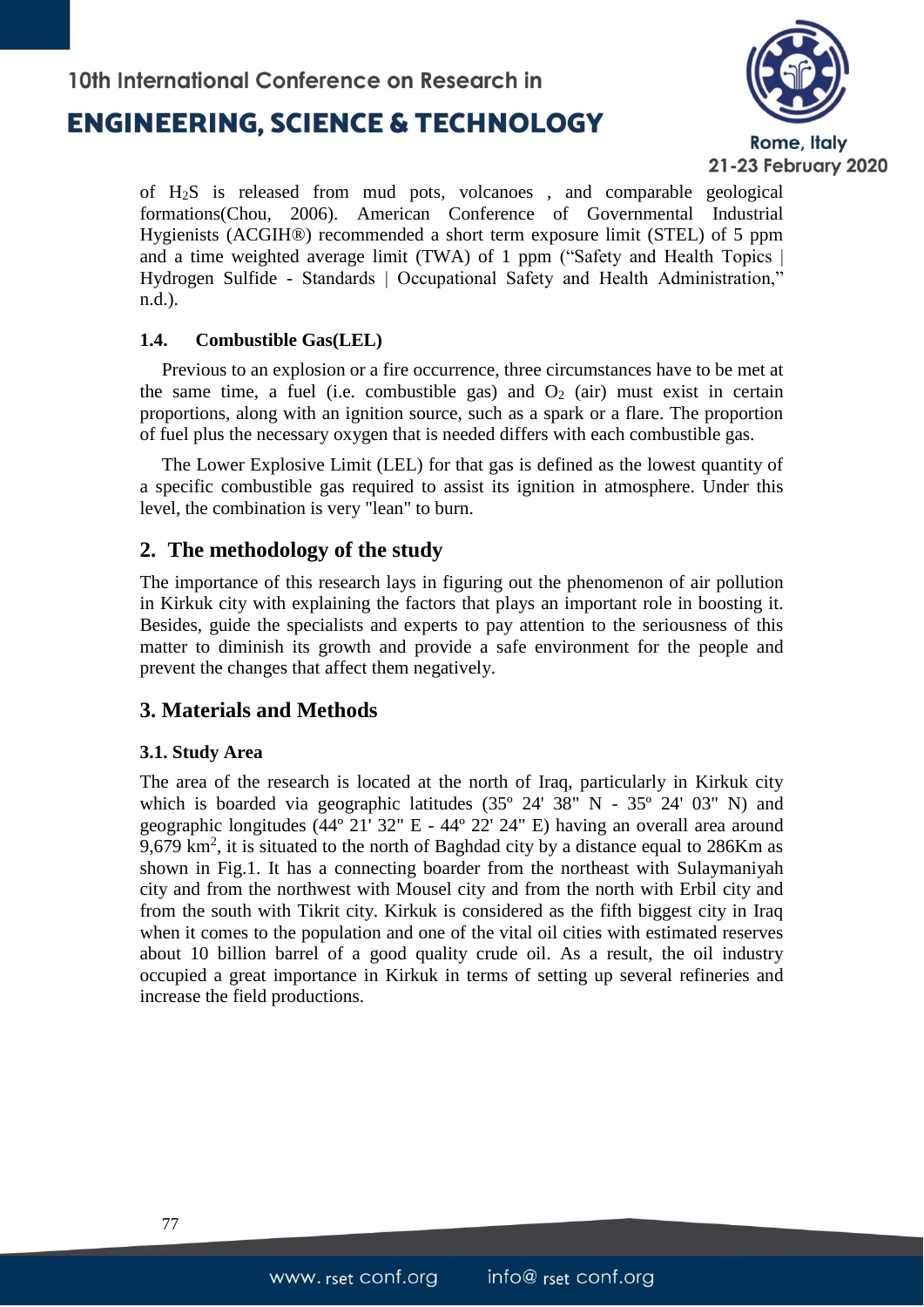



Different locations of Kirkuk study have been selected for our study, some based on traffic congestions and other on oil industries. The exact coordinates are shown in Table 2 where readings have been recorded; the measurements were at least 5 meters away from buildings.

#### **3.2. Instruments**

The Smart Sensor 4 in 1 gas detector has been used to measure  $H_2S$ , CO, LEL%, and O<sup>2</sup> while TVOCs and HCOH have been measure using an Air Quality Tester.

| No.            | <b>Locations</b>                           | Latitude | Longitude |
|----------------|--------------------------------------------|----------|-----------|
| $\mathbf{1}$   | Iskan $(L1)$                               | 35.47206 | 44.41240  |
| $\overline{2}$ | Rahimawa (L2)                              | 35.49109 | 44.38761  |
| 3              | Kat Refinery area (Gilly Awa) (L3)         | 35.60280 | 44.37227  |
| $\overline{4}$ | Sekanyan (L4)                              | 35.55977 | 44.36868  |
| $\overline{5}$ | Near Castle of Kirkuk (L5)                 | 35.46784 | 44.39340  |
| 6              | Sona Guli (L6)                             | 35.51227 | 44.41152  |
| $\tau$         | Darwaza (L7)                               | 35.48045 | 44.42703  |
| 8              | Noor Alkabir mosque traffic cross (L8)     | 35.42495 | 44.37283  |
| 9              | Tisin Traffic cross (L9)                   | 35.44829 | 44.37127  |
| 10             | Araffa near NOC (L10)                      | 35.48110 | 44.37493  |
| 11             | Kirkuk Olympic Stadium area (L11)          | 35.44454 | 44.41658  |
| 12             | Rashid Road (Domiz) (L12)                  | 35.39833 | 44.37852  |
| 13             | Kirkuk University cross section area (L13) | 35.39759 | 44.34146  |

78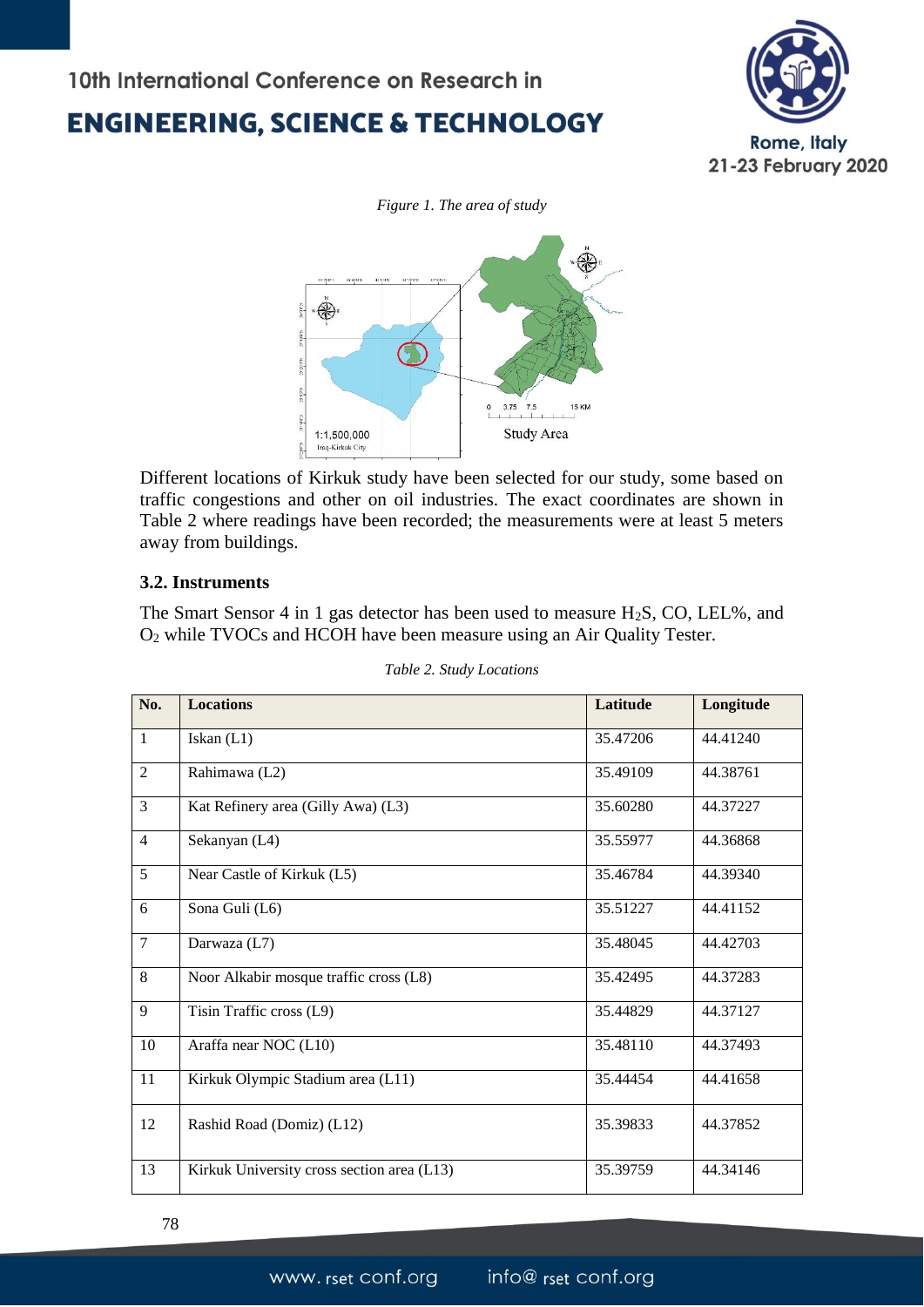### **ENGINEERING, SCIENCE & TECHNOLOGY**



Rome, Italy 21-23 February 2020

| 14 | Shwan Refinery area (L14)                  | 35.45072  | 44.56631  |
|----|--------------------------------------------|-----------|-----------|
| 15 | Panja Ali road (L15)                       | 35.40048  | 44.44354  |
| 16 | Ras Domez traffic cross (L16)              | 35.40424  | 44.35994  |
| 17 | Motor vehicle dealers area (L17)           | 35.43038  | 44.35751  |
| 18 | Kirkuk health directory traffic area (L18) | 35.45101  | 44.38138  |
| 19 | Xabat bridge traffic cross (L19)           | 35.47330  | 44.39074  |
| 20 | Near North Oil Company Refinery (L20)      | 35.525082 | 44.337812 |

#### **4. Results and Discussion**

The concentrations of measured air pollutant are listed in table A1 in the appendix. The concentration of Carbon monoxide value ranged from 0.3 to 11.2 ppm as shown in Fig. 2, highest values of CO are distributed across traffic sections while the lowest has been observed in the eastern north part of the city. The maximum record is 11.2ppm at Tisin traffic cross which is higher than the maximum allowable concentration in living area; where the utmost permitted quantity in the living region is 9 ppm ("Carbon Monoxide: Keeping Safe," n.d.). Furthermore, CO has been recorded with high concentrations in other traffic crosses as well such as Near Castle of Kirkuk, Kirkuk University, Ras Domez, Motor vehicle dealers area, Xabat bridge, Kirkuk health directory with (5.2, 7.6, 6.3, 5.5, 7.6, 5.3) ppm respectively. Although, some readings were much lower than those measured in traffic crosses but it still considered as a high values in living areas such as Kat refinery area, Sekanyan, Shwan refinery area, Panja Ali road, and near North Oil Company Refinery with values (1.6, 1.02, 1.1, 1.2, 2) ppm respectively. The concentrations of CO documented at Kirkuk University traffic sections (7.6ppm) could exhibit the risk to the University students along with employees near that area. Fig. 3 demonstrates the comparison among the measured levels and the limitations of other standards (EPA, and WHO); where EPA and WHO limitations are 9 ppm and 11 ppm respectively (Kolb, 2018)("Carbon monoxide - WHO Guidelines for Indoor Air Quality: Selected Pollutants - NCBI Bookshelf," n.d.). Tisin traffic cross has shown a dangerous CO level higher than EPA and WHO limitations. Furthermore, the record at Noor alkabir mosque traffic cross has passed the EPA limitation as well but it was less pollutant than Tisin traffic cross.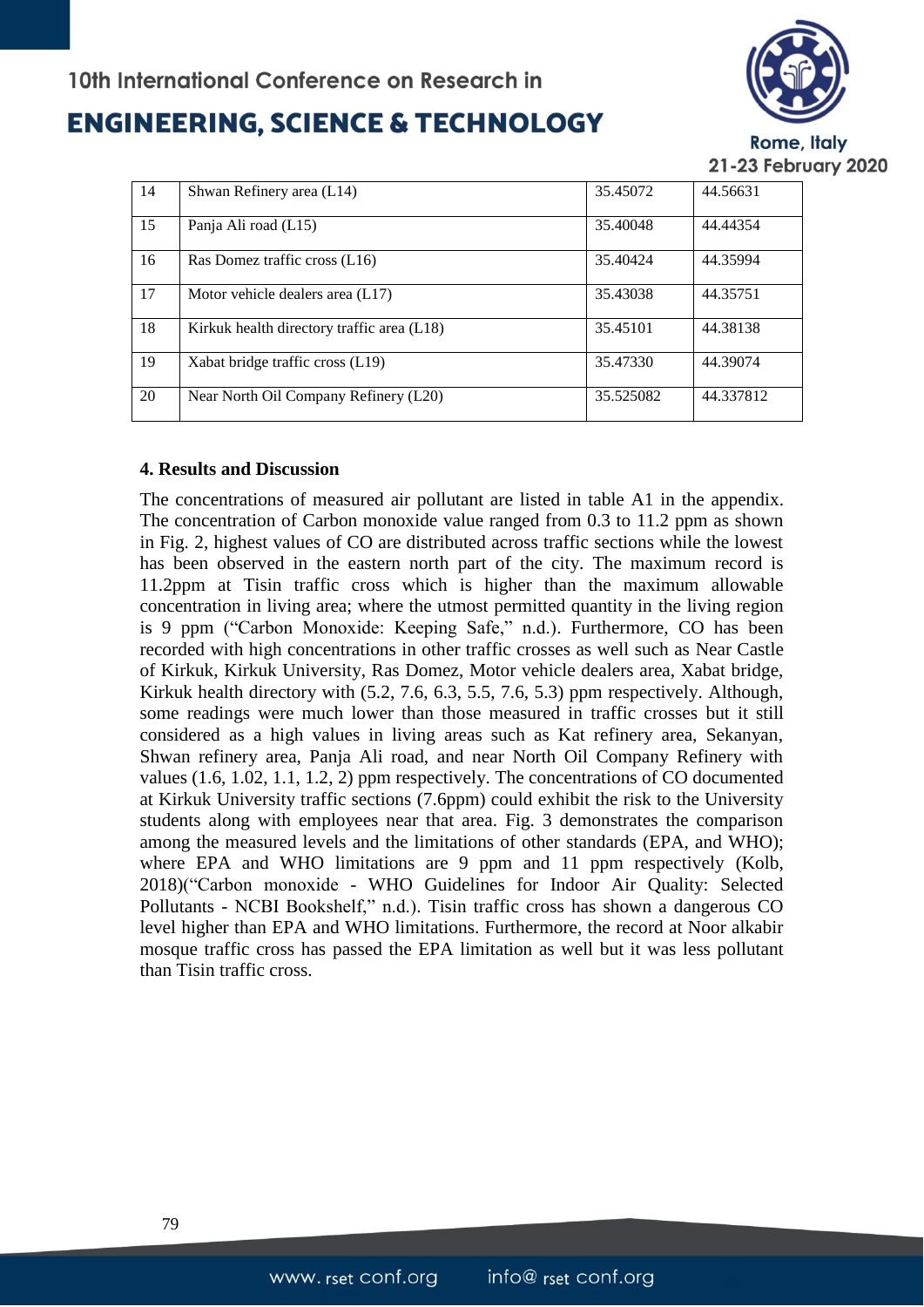





*Figure 3. Carbon monoxide concentration with respect to EPA and WHO limitations*

The level of H2S has been recorded in a variety of places with the highest measurements at the north part of the city as a result of North Oil Company and Kat refinery emissions as shown in Fig.4, where the influence of the company has mainly spread to the region around it and in general to the northern part of the city. The highest H<sub>2</sub>S readings recorded were 1.5, 1.3, 1.2, and 1.1 ppm at North oil company refinery area, Kat refinery area, Shwan refinery area, and Sekanyan respectively as seen in Fig. 5; all of these values are higher than the weighted average limit recommended by ACGIH. Whilst the lowest recorded readings were in the southern part of the city away from the pollutants of oil industries; where Kirkuk University area shows the lowest measured H2S which was around 0.08ppm. As for the Shwan refinery, it didn't seriously affect the environment of the city due to its far location from the city in comparison to previously mentioned refineries as illustrated in Fig.6.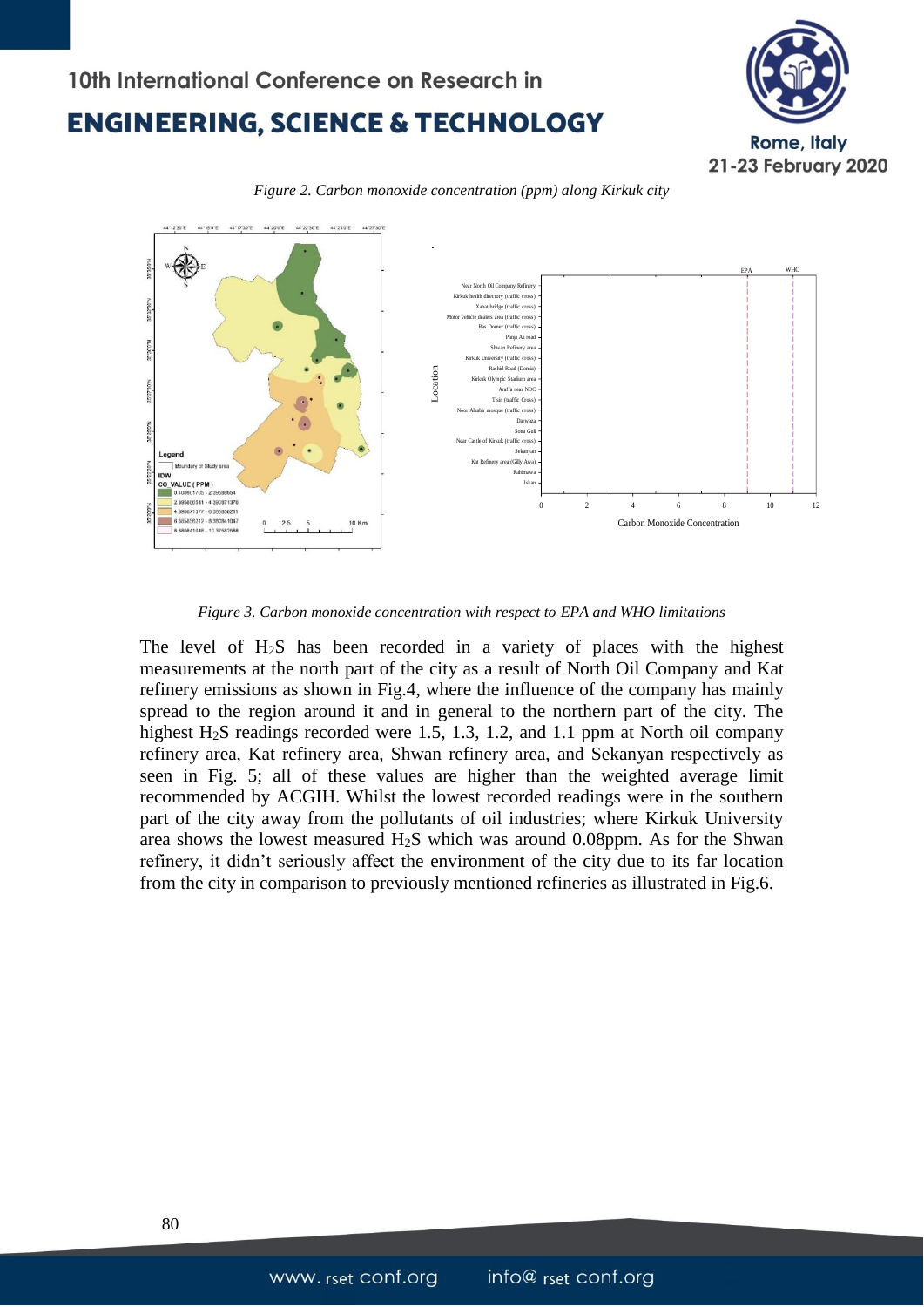



*Figure 4. Hydrogen Sulfide concentration (ppm) across Kirkuk city*





The value of TVOC fluctuated from  $0.008$  to 2.479 mg/m<sup>3</sup> along Kirkuk city as shown in Fig. 7. Considering the measured values, there are significant differences between the measured values at oil industries areas plus the traffic crosses areas and other sites; where the maximum values observed was  $2.479$  mg/m<sup>3</sup> at North oil Company refinery area. On the other hand, the lowest value recorded was 0.008 mg/m<sup>3</sup> at Rashid road (Domiz). As illustrated in Fig. 8, the outdoor air in Kirkuk is very polluted with TVOCs, many sites recorded higher value than  $0.5 \text{ mg/m}^3$  which in return considered as unsafe for humans. The only outdoor sites with low TVOCs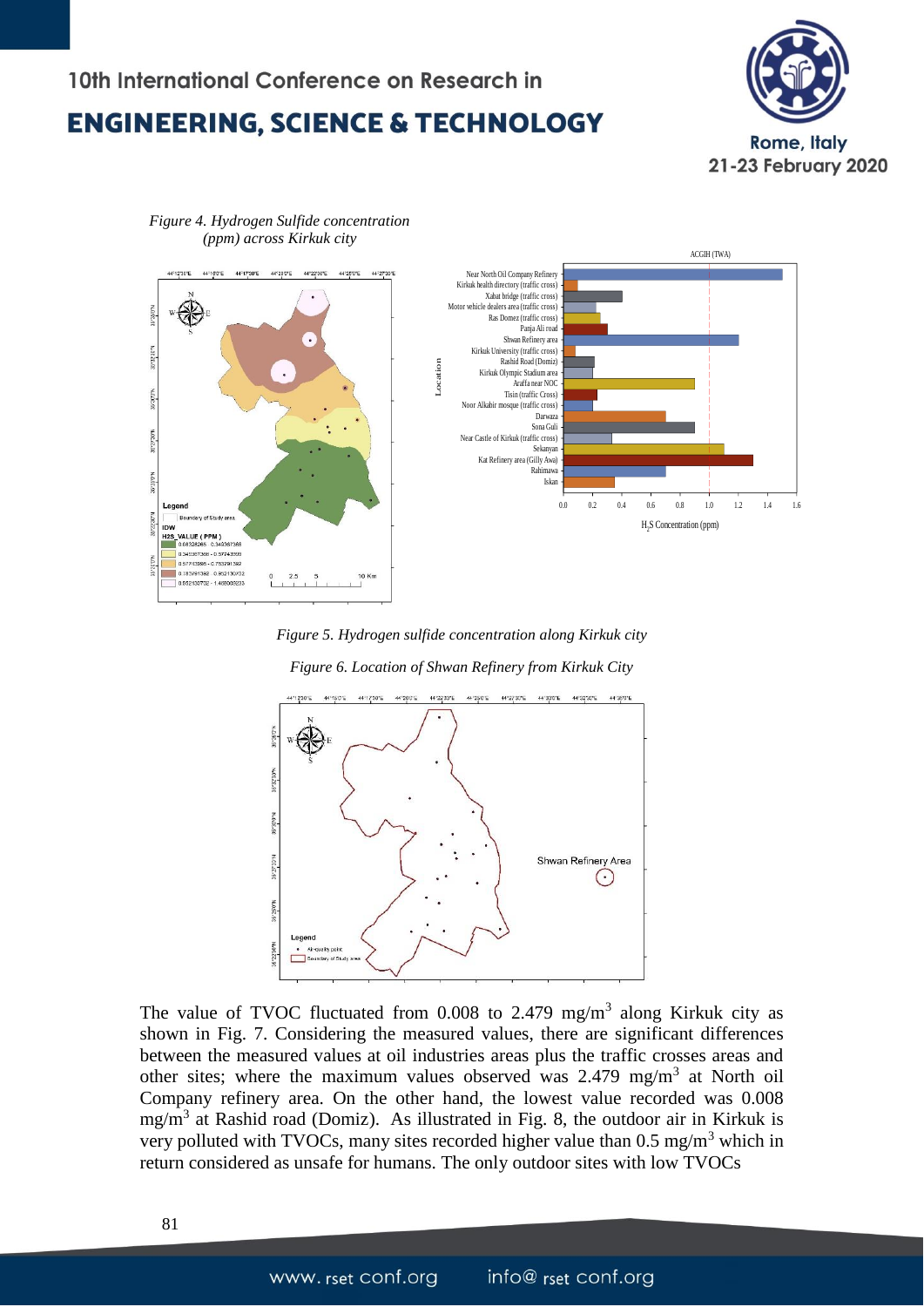

values were Panja Ali road, Rashid road, Kirkuk Olympic Stadium area, Rahimawa, and Iskan; where the lowest value recorded was  $0.008$ mg/m<sup>3</sup> at Rashid Road (Domiz).

Fig.9 shows the outdoor variation of HCHO along Kirkuk City, several sites showed lower concentration levels than the eye irritation level that is around  $0.3 \text{ mg/m}^3$ . The only site that recorded a high value which is fairly close to  $0.3 \text{mg/m}^3$  is at the area near NOC refinery. Overall the values were reasonably acceptable except those area near oil industries. However, the measurement levels raised at traffic cross areas as shown in Fig.10 and the lowest value recorded were at Kirkuk Olympic stadium area  $0.035 \text{ mg/m}^3$ .



*Figure 8. Volatile Organic Compounds Concentration with respect to the allowable limit*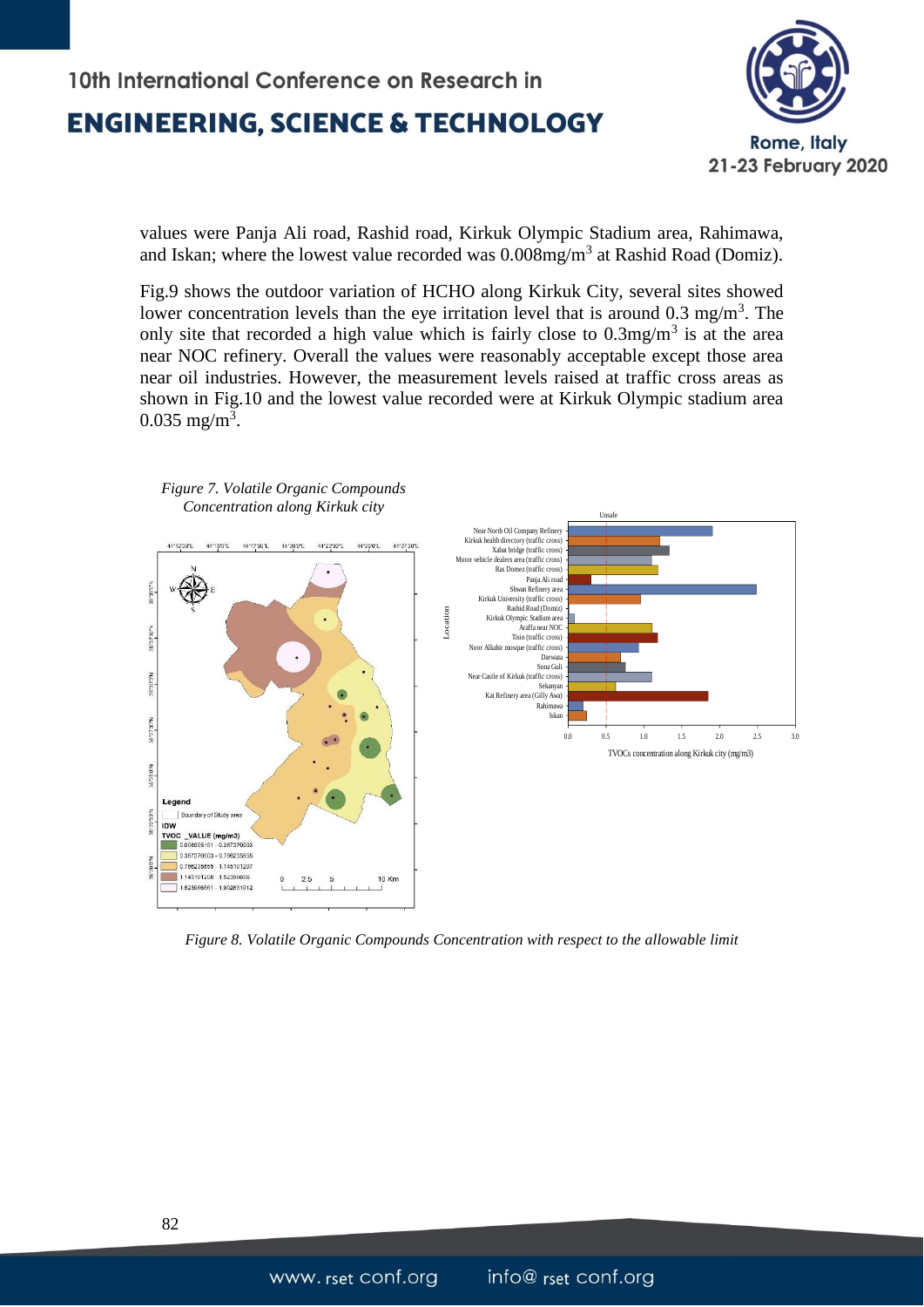



*Figure 10. HCHO concentration at various sites in Kirkuk city*

The LEL indicates the combustible gases that emitted from industries. In this study, LEL has been detected in several sites in the northern part of Iraq ranging from 0.9 to 3.9 %LEL as illustrated in Fig.12. The peak level has been measured at North oil company refinery area (3.9%LEL) which is an indication of the high presence of a combustible gas in the air. Detecting LEL near refineries was already expected but what causes a shock was detecting LEL at Urban areas in both Araffa and Sekanyan with 0.9 and 1.3 ppm respectively.

Finally, the Oxygen concentration were fluctuating between 20.1 to 20.7 %Vol, with an average value of  $20.336$  %vol as shown in Figures 13 and 14.  $O_2$  concentrations along Kirkuk are within the safest range determined by The Occupational Safety and Health Administration (OSHA); the latter identified the ideal range of  $O_2$  in the atmosphere for human beings between 19.5 and 22 %vol ("Shipyard Employment eTool > Confined or Enclosed Spaces and Other Dangerous Atmospheres: Oxygen-Deficient or Oxygen-Enriched Atmospheres," n.d.).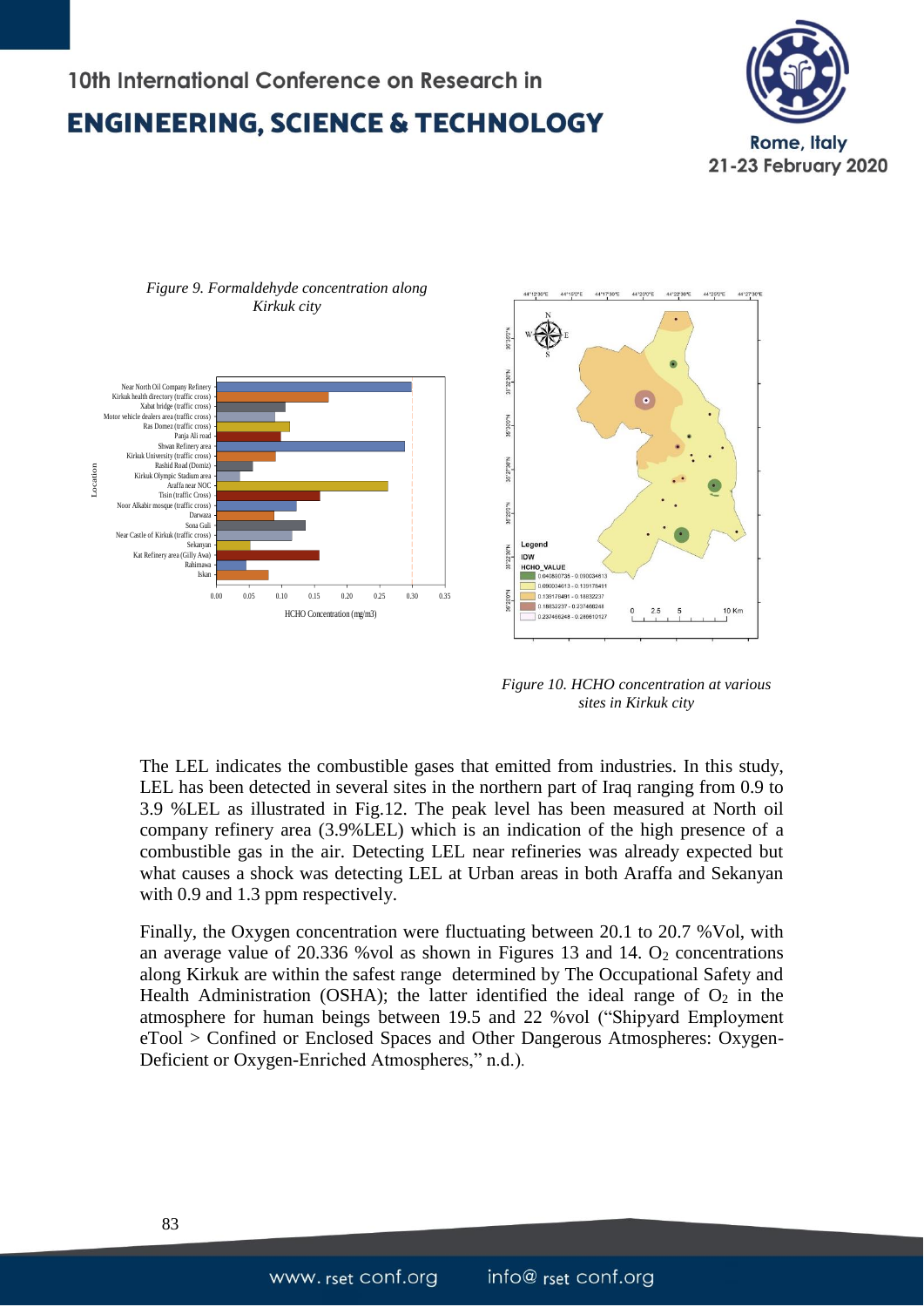





*Figure 12. LEL Concentration level in various sites*



*Figure 13. O2 concentration along Kirkuk city (%Vol)*



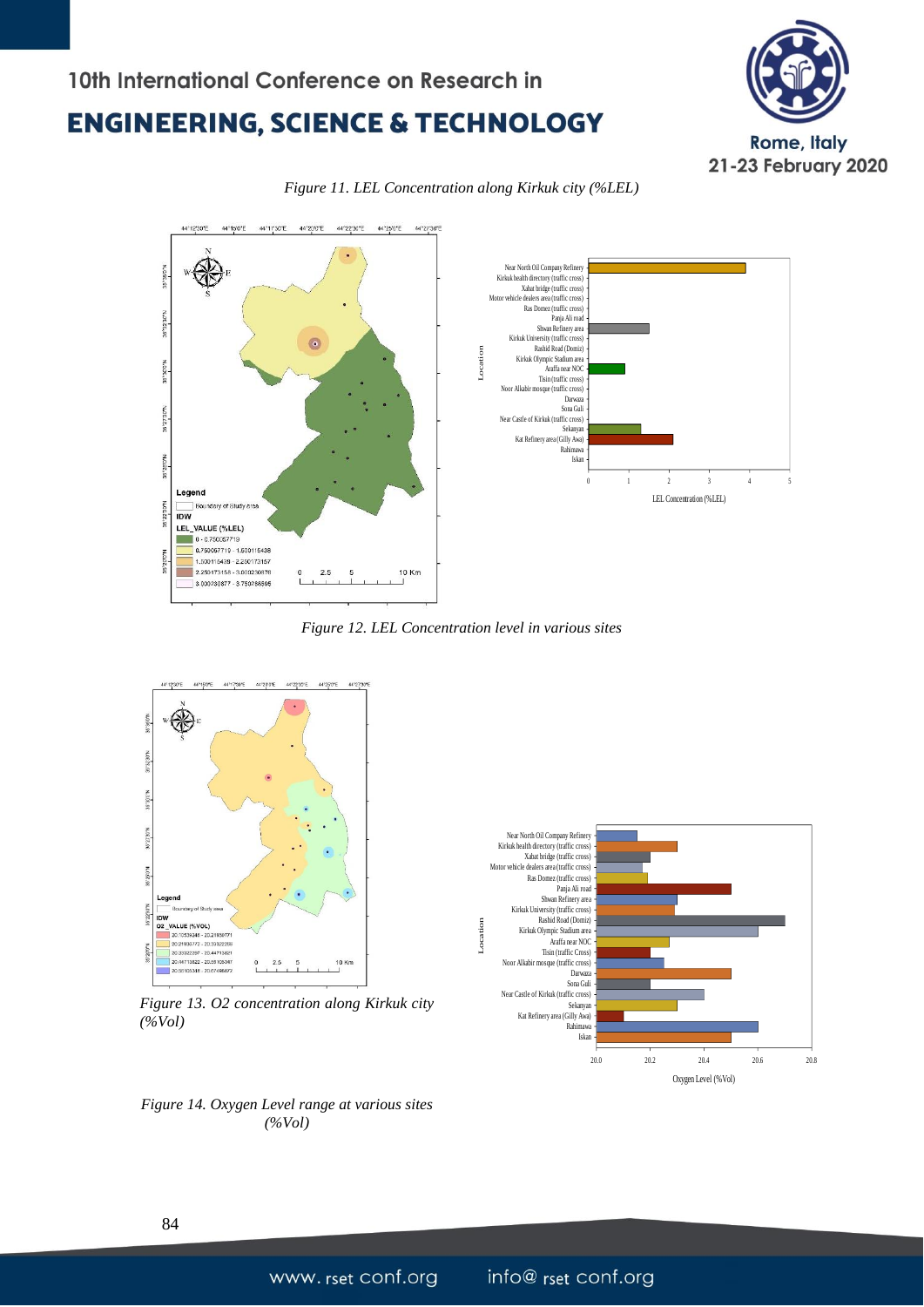### **ENGINEERING, SCIENCE & TECHNOLOGY**



### **5. Conclusion**

- Measuring of TVOCs, HCHO, H2S, and CO at twenty different sites across Kirkuk city had pointed out some serious pollution issues. The following conclusions had been founded:
- 1. Measurement of Total Organic Volatile compounds indicated very high pollution level especially near oil industries and traffic crosses, where most sites exceeded the allowable exposure limit  $0.5 \text{mg/m}^3$ .
- 2. Although the measured Oxygen level fluctuates from a place to another but still in the safe range from 0 to  $0.5 \text{mg/m}^3$ , recording a minimum value at the southern part of the city while a maximum at the northeast part of the city.
- 3. Oil Refineries are the main source of combustible gases detected in Kirkuk outdoor air, where all the measured LEL where at areas near oil refineries, some urban sites have been polluted by oil industry emissions like Araffa and Sekanyan.
- 4. Measurement of H2S level indicates the emission of this gas in the areas near oil refineries and it's transmission in air to other parts of the city, where the highest level recorded at northern part due to the closeness of oil refineries while lowest levels were located at the southern part as a result of its far distance from refineries. Sekanyan site has recorded 1.1 ppm which is considered as a high level of H2S for a living area and it can be easily be detected in that area through its rotten egg odor.
- 5. The Carbon monoxide emissions have been high in traffic crosses due to the high crowding and a large number of cars passing through traffic areas, this is obvious
- 6. in the middle and southern part of the city since most traffic crosses are located in that areas.
- 7. Oil industries are one of the major sources of air pollution in Kirkuk due to the closeness of these industries to residential communities where the gases emitted to the environment and concentrated mostly in the nearby areas.
- 8. The rate of witnessed development in the city of Kirkuk, especially the frequent purchase of cars led to congestion in the roads, increased pressure on streets, and imbalance in traffic signals, especially at work hours, in addition to a large number of old cars in the city all contributed to the destruction of the urban environment.

### **References**

- Beauchamp, R. O., Bus, J. S., Popp, J. A., Boreiko, C. J., Andjelkovich, D. A., & Leber, P. (1984). A Critical Review of the Literature on Hydrogen Sulfide Toxicity. *CRC Critical Reviews in Toxicology*, *13*(1), 25–97. https://doi.org/10.3109/10408448409029321
- Carbon Monoxide: Keeping Safe. (n.d.). Retrieved November 27, 2019, from http://www.workingre.com/carbon-monoxide-keeping-safe/
- Carbon monoxide WHO Guidelines for Indoor Air Quality: Selected Pollutants NCBI Bookshelf. (n.d.). Retrieved December 3, 2019, from https://www.ncbi.nlm.nih.gov/books/NBK138710/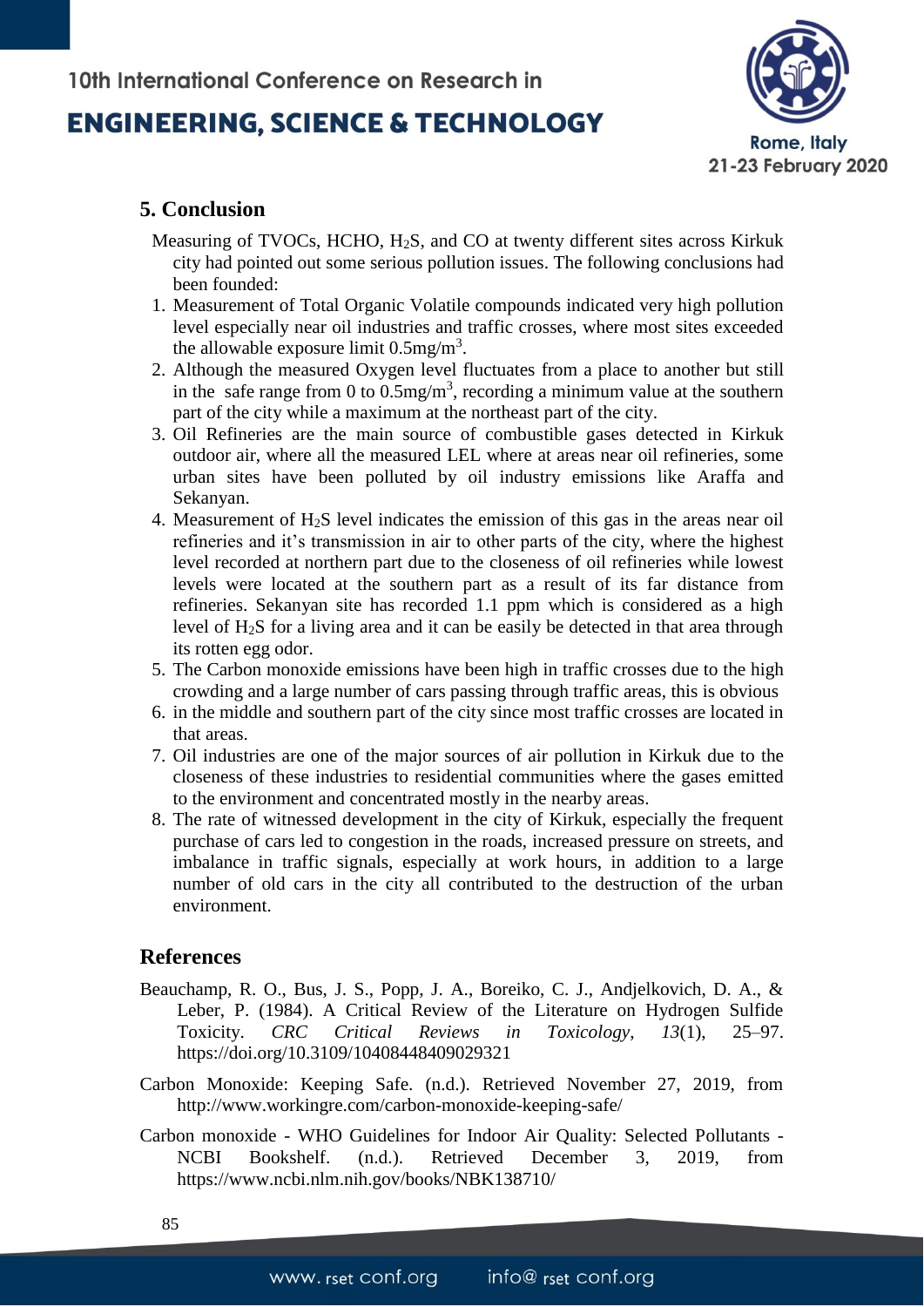

- Chou, C.-H. S. J. (2006). *Toxicological profile for hydrogen sulfide*. US Department of Health and Human Services, Public Health Service, Agency ….
- Daly, A., & Zannetti, P. (2007). Air pollution modeling–An overview. *Ambient Air Pollution*, 15–28.
- Duha Karem , Hamzah Kadhim, H. A.-S. (2017). *Environmental Impact Assessment of West Qurna-2 Oil Field at Basrah: Environmental Impact Assessment of Air, Noise and Petroleum Hydrocarbons pollution in Soil of West Qurna-2 Oil Field* (first). LAP LAMBERT Academic Publishing.
- Jumaah, H. J., Ameen, M. H., Kalantar, B., Rizeei, H. M., & Jumaah, S. J. (2019). Air quality index prediction using IDW geostatistical technique and OLS-based GIS technique in Kuala Lumpur, Malaysia. *Geomatics, Natural Hazards and Risk*, *10*(1), 2185–2199. https://doi.org/10.1080/19475705.2019.1683084
- Knoeppel Helmut, Lars, M., & Bernd, S. (1990). *Indoor Air Pollution by Formaldehyde in European Countries*. Luxemborg.
- Kolb, R. W. (2018). National Ambient Air Quality Standards (NAAQS). *The SAGE Encyclopedia of Business Ethics and Society*, (4), 1–2. https://doi.org/10.4135/9781483381503.n817
- Lukacs, J., & Rossano, A. T. (1967). Air Pollution and Its Control. *Journal of Canadian Petroleum Technology*, *6*(01), 23–26. https://doi.org/10.2118/67-01-05
- Organization, W. H. (2016). Ambient air pollution: A global assessment of exposure and burden of disease. In *World Health Organization*.
- Safety and Health Topics | Hydrogen Sulfide Standards | Occupational Safety and Health Administration. (n.d.). Retrieved December 3, 2019, from https://www.osha.gov/SLTC/hydrogensulfide/standards.html
- Shipyard Employment eTool > Confined or Enclosed Spaces and Other Dangerous Atmospheres: Oxygen-Deficient or Oxygen-Enriched Atmospheres. (n.d.). Retrieved December 3, 2019, from https://www.osha.gov/SLTC/etools/shipyard/shiprepair/confinedspace/oxygende ficient.html
- The Petroleum Refining Industry—Air Pollution Problems and Control Methods. (1964). *Journal of the Air Pollution Control Association*, *14*(1), 30–33. https://doi.org/10.1080/00022470.1964.10468237
- Total volatile organic compounds how do they affect your health? (2019). Retrieved November 13, 2019, from https://www.airthings.com/es/what-is-tvoc
- U.S. EPA. (2015). Technical Support Document EPA's 2011 National-scale Air Toxics Assessment. Retrieved from
- https://www.epa.gov/sites/production/files/2015-12/documents/2011-nata-tsd.pdf
- What are acceptable VOC levels in the air? Tecam Group. (n.d.). Retrieved December 3, 2019, from https://www.tecamgroup.com/acceptable-voc-levels/